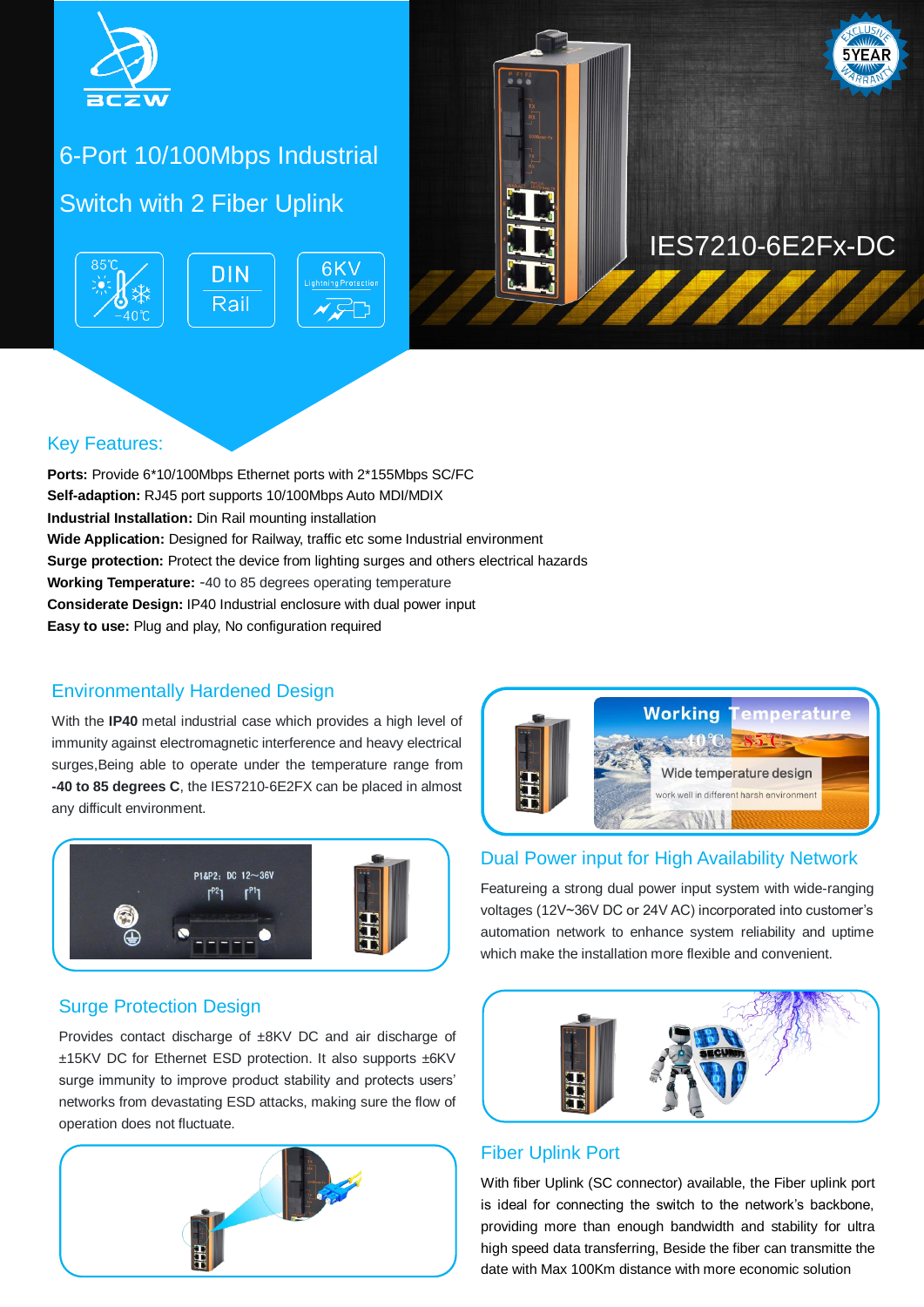# SP7210-6E2Fx-DC

# 6-Port 10/100Mbps Industrial Switch with 2 Fiber Uplink

# Technical Datasheet

| <b>Model</b>                   | <b>SP7210-6E2Fx-DC</b>                                                                |         |
|--------------------------------|---------------------------------------------------------------------------------------|---------|
| <b>Hardware Specifications</b> |                                                                                       |         |
| ports                          | 6 10/100BASE-T RJ45 auto-MDI/MDI-X ports<br>2 155Mbps SC Slot                         |         |
| Connector                      | Removable 4-pin terminal block<br>Pin 1/2 for Power 1; Pin 3/4 for Power 2            |         |
| <b>LED Display</b>             | Power Indicator: PWR(green). Network Indicator: Link(yellow) SC: Green                |         |
| Power requirements             | 12~36V DC                                                                             |         |
| Power Consumption              | Less than 4Watts                                                                      |         |
| <b>Power Connector</b>         | Removable 4-pin terminal block, Pin 1/2 for Power 1; Pin 3/4 for Power 2              |         |
| Installation                   | DIN-rail kit and wall-mount kit                                                       |         |
| <b>Switch Performance</b>      | Backplane bandwidth                                                                   | 1.8Gbps |
|                                | Packet forwarding rate                                                                | 1.2Mpps |
|                                | <b>MAC</b> address                                                                    | 4k      |
|                                | Flow control<br>Back pressure for half duple. IEEE 802.3x pause frame for full duplex |         |
| Enclosure                      | IP40 Metal case                                                                       |         |
| <b>ESD Protection</b>          | 6KV ESD                                                                               |         |
| Dimension(W x D x H)           | 44.5 x 100 x 105mm (1.75in x 3.94in x 4.13in)                                         |         |
| Weight                         | $0.46$ Kg                                                                             |         |
|                                |                                                                                       |         |
| <b>Standards Conformance</b>   |                                                                                       |         |
|                                | IEEE 802.3 10Base-T                                                                   |         |
|                                | IEEE 802.3u 100Base-Tx                                                                |         |
| Network standard               | IEEE 802.3x Full-Duplex Flow Control                                                  |         |
|                                | IEEE 802.3az EEE                                                                      |         |
|                                | FCC CFR47 Part 15, EN55022/CISPR22, Class A                                           |         |
|                                | EMS:                                                                                  |         |
|                                | IEC61000-4-2 (ESD): ±8kV (contact), ±15kV (air)                                       |         |
|                                | IEC61000-4-3 (RS): 10V/m (80MHz-2GHz)                                                 |         |
|                                | IEC61000-4-4 (EFT): Power Port: ±4kV; Data Port: ±2kV                                 |         |
| <b>Stability Testing</b>       | IEC61000-4-5 (Surge): Power Port: ±2kV/DM, ±4kV/CM; Data Port: ±2kV                   |         |
|                                | IEC61000-4-6 (CS): 3V (10kHz-150kHz); 10V (150kHz-80MHz)                              |         |
|                                | IEC61000-4-16 (Common mode conduction): 30V (cont.), 300V (1s)                        |         |
|                                | IEC 60068-2-32 (free fall)                                                            |         |
|                                | IEC 60068-2-27 (shock)                                                                |         |
| Environment                    | IEC 60068-2-6 (vibration)                                                             |         |
|                                | Operating temperature: -40°C~85°C, operating humidity: 5%~95%                         |         |
| Environment specification      | Storage temperature: -40°C~85°C, storage humidity: 5%~95%                             |         |
| Warranty                       | 5 Years                                                                               |         |